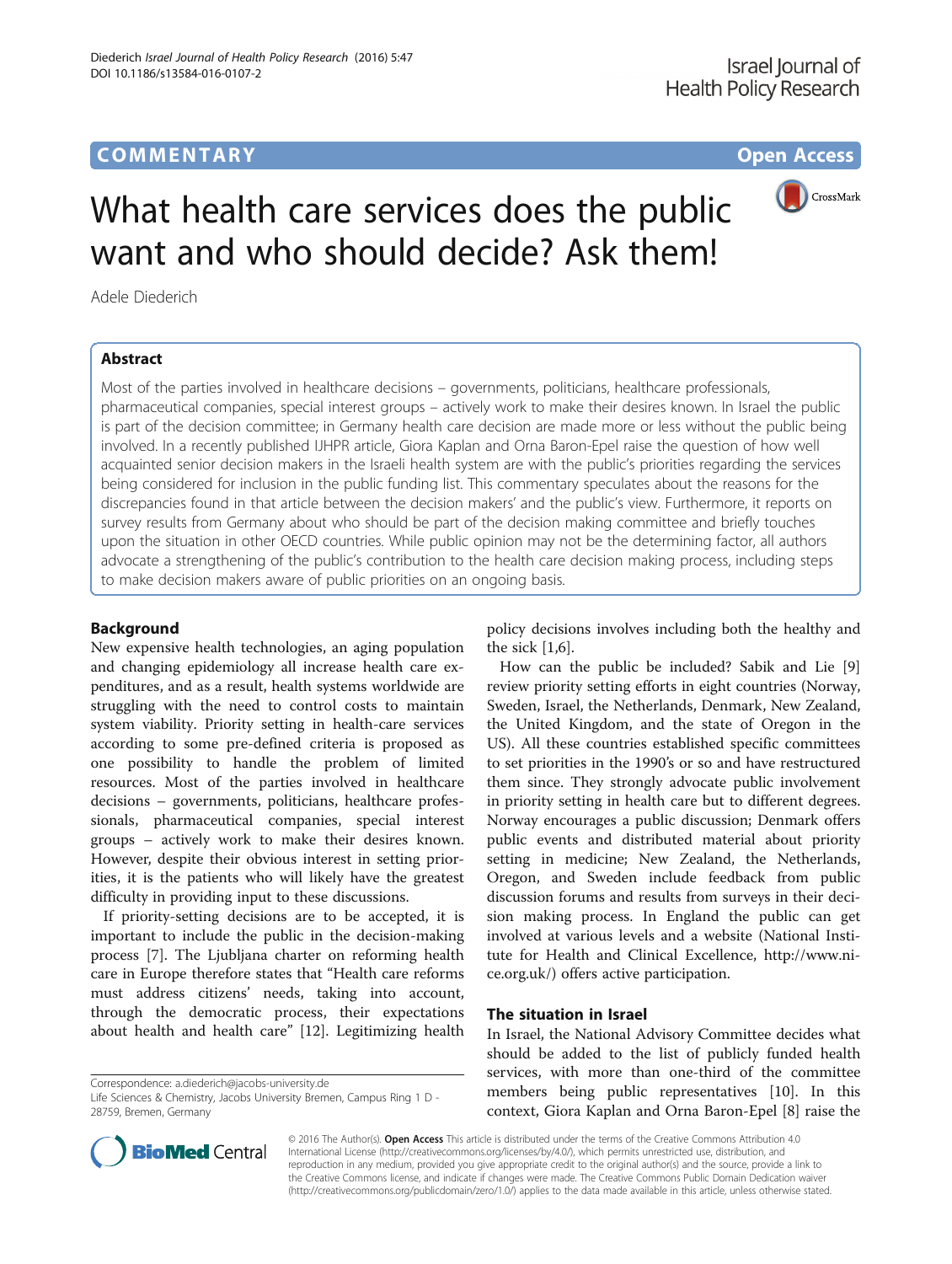question of how well acquainted senior decision makers in the Israeli health system are with the public's priorities among the services being considered for inclusion in the funding list. The research was conducted in two steps. First, they conducted a phone population survey regarding the public's opinion on priorities in health across a variety of services (e.g. fertility treatments, cardiac rehabilitation, nursing care, prevention, mental health). Second, they carried out face-to-face interviews with senior officials in the main institutions of the Israeli health care system with respect to their perceived and expected preferences of the public. The results show a large discrepancy between the public's preferences and the decision makers' predicted preferences. Before I will speculate about some reasons for the misjudgments of the decision makers I describe the situation of public involvement in Germany.

### The situation in Germany

In Germany discussions of priority setting – with or without the public being involved – are carried out mainly in academia. Several attempts have been made to include decision makers – particularly physicians and politicians without success. Indeed, all ministers of health over the last decades or so have refused to even talk about this issue. For those insured under statutory health insurance (SHI), which is about 90 % of the population, the Federal Joint Committee (Gemeinsamer Bundesausschuss, G-BA) makes decisions on healthcare benefits, and it defines in detail what adequate, appropriate, and economical healthcare, as defined by law, entails [\(https://www.g](https://www.g-ba.de/institution/service/publikationen/gba/)[ba.de/institution/service/publikationen/gba/](https://www.g-ba.de/institution/service/publikationen/gba/)).

The Federal Joint Committee (G-BA) consists of five stakeholder groups with voting rights (three impartial members; five representatives from the Central Federal Association of Health Insurance Funds, the organization representing all statutory health insurance funds; five

representatives from the Central Federal Association of Health Insurance Funds, the organization representing all statutory health insurance funds; two representatives from the National Association of Statutory Health Insurance Physicians, which includes all licensed physicians and psychotherapists who treat SHI patients; two representatives from the German Hospital Federation, the interest group representing hospitals; and one representative from the National Association of Statutory Health Insurance Dentists, which includes all licensed dentists who treat SHI patients). Five patient representatives take part in all plenary sessions, subcommittee meetings, and workgroup meetings. They are entitled to submit peti-

tions and take part in discussions, but have no right to vote. This would be the main source of information on the (sick) public's preferences. Note, the G-BA decides which services are brought to the committee and decides what is eventually funded.

How does the public feel about this? A population survey (computer assisted personal interviews (CAPI),  $n = 2031$ ) was conducted in 2009 addressing thirty-four questions with 135 items organized into ten health care and health system related themes (e.g., [\[4](#page-3-0),[5\]](#page-3-0)). One theme was about the decision makers and their function in distributing health care benefits. The question and results (percentage of agreement) are shown in the following Fig. 1.

According to public opinion, representatives of health insurers (52 %), physicians (84 %) und patients/patient organization (55 %) should have a right of co-determination, when deciding what health care services should be paid for by the statuary health insurance. At the same time, a high percentage of the public indicate that the following should have *no* say: politicians (60 %), representatives of religious groups/churches (63 %) and economists (54 %). This is interesting in so far as these stakeholder groups do have considerable influence when it



should take part in decision making when deciding what should be paid by the SHI; who should only have an advisory function; and who should not have a say at all?" The results are in percentage. NA stand for "no answer given"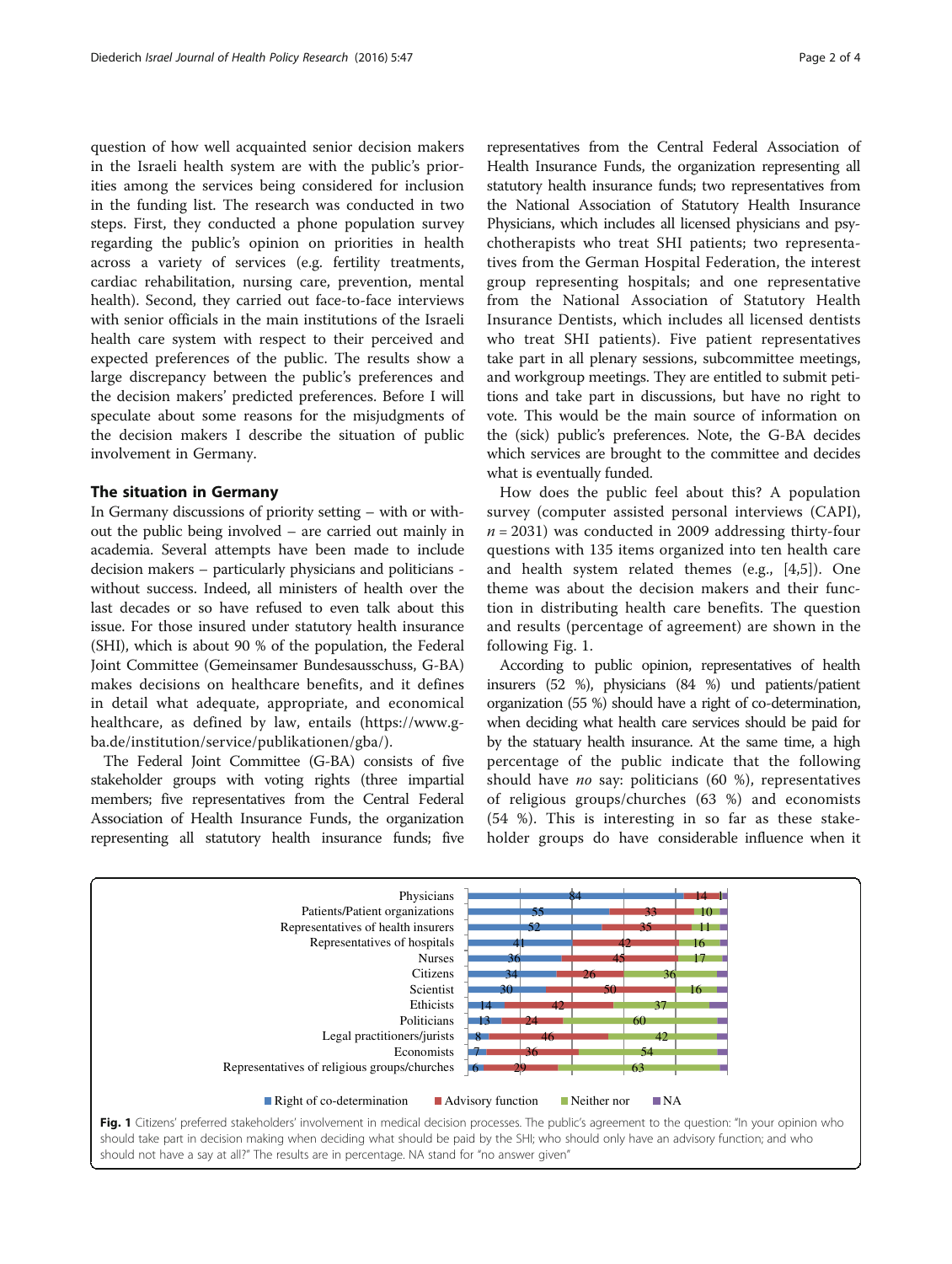comes to health care services, directly (such as political programs, e.g. personal responsibility –out of pocket payment) or indirectly (like ethics committee, e.g. prenatal diagnosis). Respondents expressed the view that some stakeholders (representatives from hospitals, nurses, scientists) should rather be co-determining and advisory, whereas other stakeholders (ethicists and jurists) should have at most advisory functions. The respondents are divided when it concerns their own involvement in the decision process. The percentages in all three categories (right of co-determination; advisory function; neither nor) are similar. For no other group can we observe a dichotomy of "right of co-determination" versus "no function". In an "Others" response category (not listed here) the "general public" and "member of the family" were mentioned. This suggests that some of the respondents assumed only selected citizens for the category "citizens" and not the general public. Obviously, also here we can observe a discrepancy between the public's opinion and the policies employed.

# Possible reasons for decision makers' misperceptions of public preferences and possible remedies

Kaplan and Baron-Epel contemplate several possible reasons for the lack of accuracy in the decision makers' predictions on public's preferences, which include ignoring the input of the public and misinterpreting information presented in the media. The latter could be due to a cognitive bias [[11\]](#page-3-0): If the media report on one particular issue very often, e.g., hospitalization in a private hospital, the decision maker might get the impression that this is highly rated in the public's opinion. Furthermore, it is possible that the decision makers exhibit a self-serving bias; they may be projecting their own preferences onto the public's view.

How can we involve the public better, elicit reliable opinions, and increase decision maker awareness of public preferences? For the general public, representative surveys are a means – basically the only means. The argument that they are invalid would also be true for general elections. Over the last decade or so, several representative surveys have been conducted in several countries. The results are mostly discussed in academic communities only; decision makers should be willing to consult them, and their exposure to public survey results should be a part of the decision making process. Town hall meetings and focus groups are applicably only for specific topics with very few participants. They might provide additional information but always face the problem of legitimacy (if not elected). Web based discussion forums like NICE in the UK are another source of information about the public's preferences regarding health care services.

## The opposition to public involvement

But there are also opponents to public involvement. Bruni et al. [\[1](#page-3-0)] list frequently cited reasons for why citizens are (and should be) excluded from the decision process, one being the lack of objectivity and selfserving biases. However, there is no reason to assume that this is different from other stakeholder groups involved in setting priorities in health care, such as physicians, hospital representatives, or representatives from pharmaceutical companies. And the study by Kaplan and Baron-Epel supports this. For instance, citizens prioritized cardio-rehabilitation, which deems to be very reasonable when it comes to surviving or not, whereas the decision makers prioritized fertility treatment, which might reflect a particular ethical/religious attitude. Another argument is the belief that the public's lack of knowledge about scientific, clinical, and administrative aspects of health care means they cannot contribute meaningfully to priority setting. However, as Bruni et al. [[1\]](#page-3-0) point out, the public has real-life experience as users of the health care system and can offer insight into the values and beliefs of the public at large.

In agreement with Kaplan and Baron-Epel, I strongly support public involvement when it comes to setting priorities in health care. After all, it is the public which finances the health system (by premiums and taxes) and primarily uses the services; they are the largest and most important stakeholder group. The Israeli process in which public involvement is guaranteed by the composition of the Advisory Committee - even if the list of preferred benefits needs to be debated - seems to merit acceptance from the Israeli public and physicians [\[2,3](#page-3-0)]. At the same time, we cannot assume that the "public representatives" appointed by Israel's Minister of Health will responsibly and accurately give voice to the priorities of the general public; much depends on how they are selected and whether, as Kaplan and Baron-Epel suggest, they are provided with periodic and systematic data about public preferences.

## Conclusions

The comparison between Germany and Israel suggests that citizen views on priority setting should be addressed by policy makers in two layers. The first layer is to recognize that citizens have preferences and desire citizen input into decision making processes. The second is to ensure that decision makers are aware of public preferences and public views on important decisions. This requires involving public representatives in the decision making process, ongoing gathering of data from the public, passing the data onto decision makers, and re-checking citizen views on priority setting decisions and the process by which these are made.